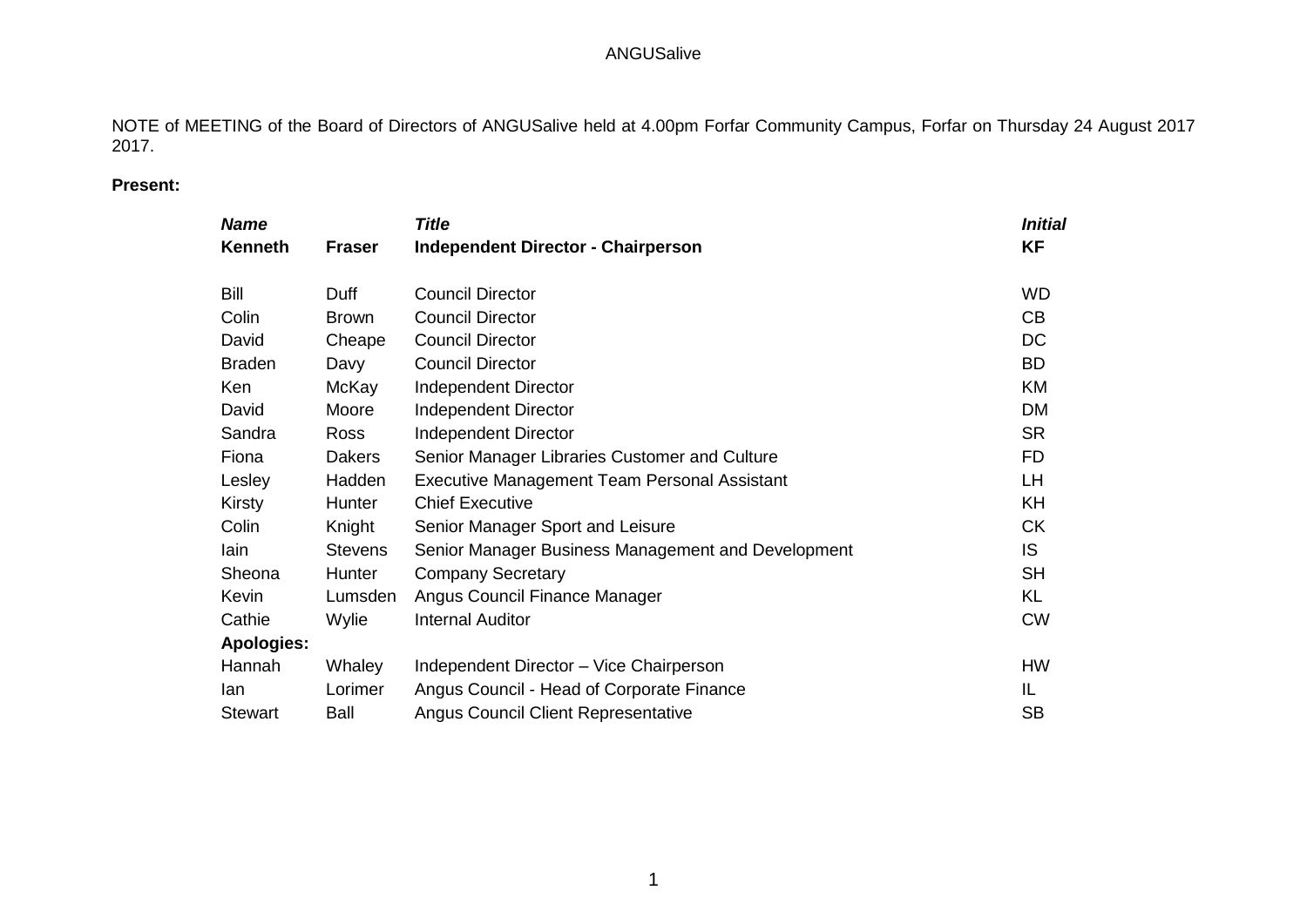| <b>Item No</b> | <b>Note</b>                                                                                                                                                                                                                                              |
|----------------|----------------------------------------------------------------------------------------------------------------------------------------------------------------------------------------------------------------------------------------------------------|
| 1.             | <b>Welcome &amp; Apologies</b>                                                                                                                                                                                                                           |
|                | KF welcomed everyone to the meeting.                                                                                                                                                                                                                     |
|                | Apologies were received from Hannah Whaley and Ian Lorimer                                                                                                                                                                                               |
| 2.             | <b>Declarations of Interest</b>                                                                                                                                                                                                                          |
|                | Directors were asked to consider whether they had any declarations of interest in relation to any item on the agenda<br>for the meeting.                                                                                                                 |
| 3.             | Minutes of Meeting on Wednesday 28 June 2017                                                                                                                                                                                                             |
|                | The Directors approved the minutes of the above meeting.<br>Proposed as an accurate reflection of the meeting by DM and seconded by WD                                                                                                                   |
| 4.             | Matters arising from the Minute of Meeting on Wednesday 28 June 2017                                                                                                                                                                                     |
|                |                                                                                                                                                                                                                                                          |
|                | KF confirmed the new format for future meetings and extended a development opportunity to the Board where<br>members will be given an opportunity to Chair a part of the meeting presenting normal business reports.                                     |
| 5.             | <b>Chief Executive Update</b>                                                                                                                                                                                                                            |
|                | <b>Carnoustie BID</b><br>KH highlighted ANGUSalive abstained from the vote in the Carnoustie Business Improvement District (BID) as<br>previously agreed at the meeting on 24 June 2017 and advised the Board the BID had failed after the scheme failed |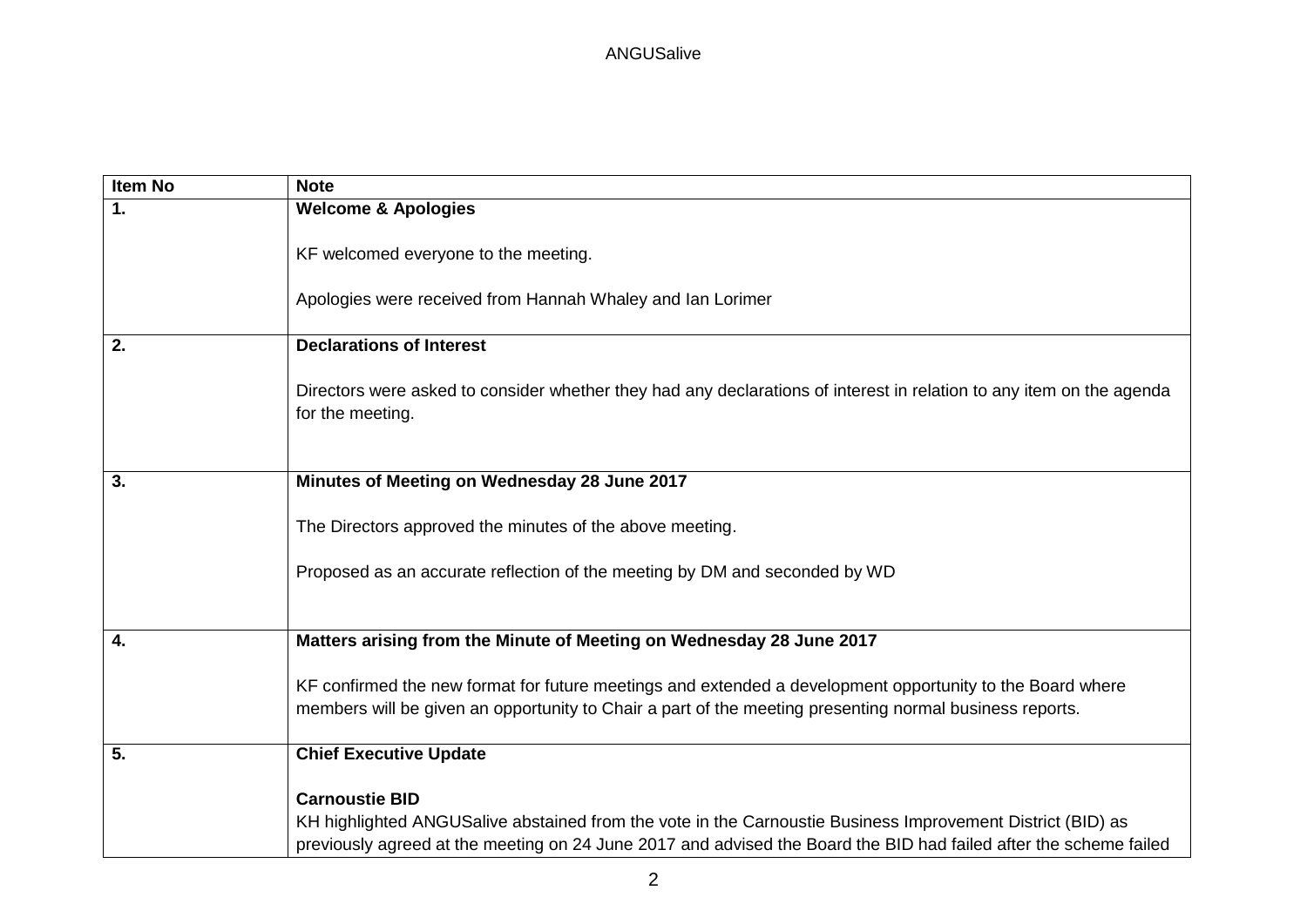ANGUSalive

| <b>Item No</b> | <b>Note</b>                                                                                                                                                                                                                                                                                                                                                                                                                                               |
|----------------|-----------------------------------------------------------------------------------------------------------------------------------------------------------------------------------------------------------------------------------------------------------------------------------------------------------------------------------------------------------------------------------------------------------------------------------------------------------|
|                | to win support from local businesses.                                                                                                                                                                                                                                                                                                                                                                                                                     |
|                |                                                                                                                                                                                                                                                                                                                                                                                                                                                           |
|                | <b>Management System</b>                                                                                                                                                                                                                                                                                                                                                                                                                                  |
|                | KH advised the tender submission for the provision of a Management System for ANGUSalive was concluded.                                                                                                                                                                                                                                                                                                                                                   |
|                | ANGUSalive's evaluation of all tenders received for the contract were finished in accordance with the published<br>evaluation criteria, and the tender submitted by Legend was found to be the most economically advantageous and<br>that the required "standstill period" of 10 days ended on 8 August 2017.                                                                                                                                             |
|                | KH informed the Board IS and Carol Petrie (CP), Principal Officer, attended a Legend hosted Information<br>Security/GDPR Briefing Events in Glasgow. The events was provided free of charge to Legend customers with an<br>interest and a responsibility for Information Security in their establishment.                                                                                                                                                 |
|                | The event provided guidance and advice as to how leisure industry operators can ensure they meet the new GDPR<br>requirements.                                                                                                                                                                                                                                                                                                                            |
|                | KH confirmed a demonstration of the new Legend management system had been arranged for the wider team across<br>all business units.                                                                                                                                                                                                                                                                                                                       |
|                | <b>Carnoustie Library</b><br>Directors and Angus Council's Communities Committee convenor and vice convenor were offered the opportunity to<br>preview the refurbished Carnoustie Library for an hour from 10:30am on Monday 28 <sup>th</sup> August 2017. KH highlighted<br>the building and interior works are now finished and the library is currently being fitted out with furniture, IT, stock etc.<br>so it won't be in its final showcase state. |
|                | KH confirmed the library opens on Monday 4 <sup>th</sup> September 2017 with the official opening celebration on Saturday 09<br>September where an official invited will be issued to all Board members.                                                                                                                                                                                                                                                  |
|                | <b>Montrose Library</b><br>KH advised ANGUSalive needs to provide a temporary library service in Montrose for approximately nine (9) months<br>during the capital works for Montrose Library to create a modern, flexible community space. Following an options<br>appraisal of four (4) sites identified as potential decant spaces, ANGUSalive have secured the use of Montrose                                                                         |
|                | Registrar Office, 51 John Street, Montrose DD10 8LZ.                                                                                                                                                                                                                                                                                                                                                                                                      |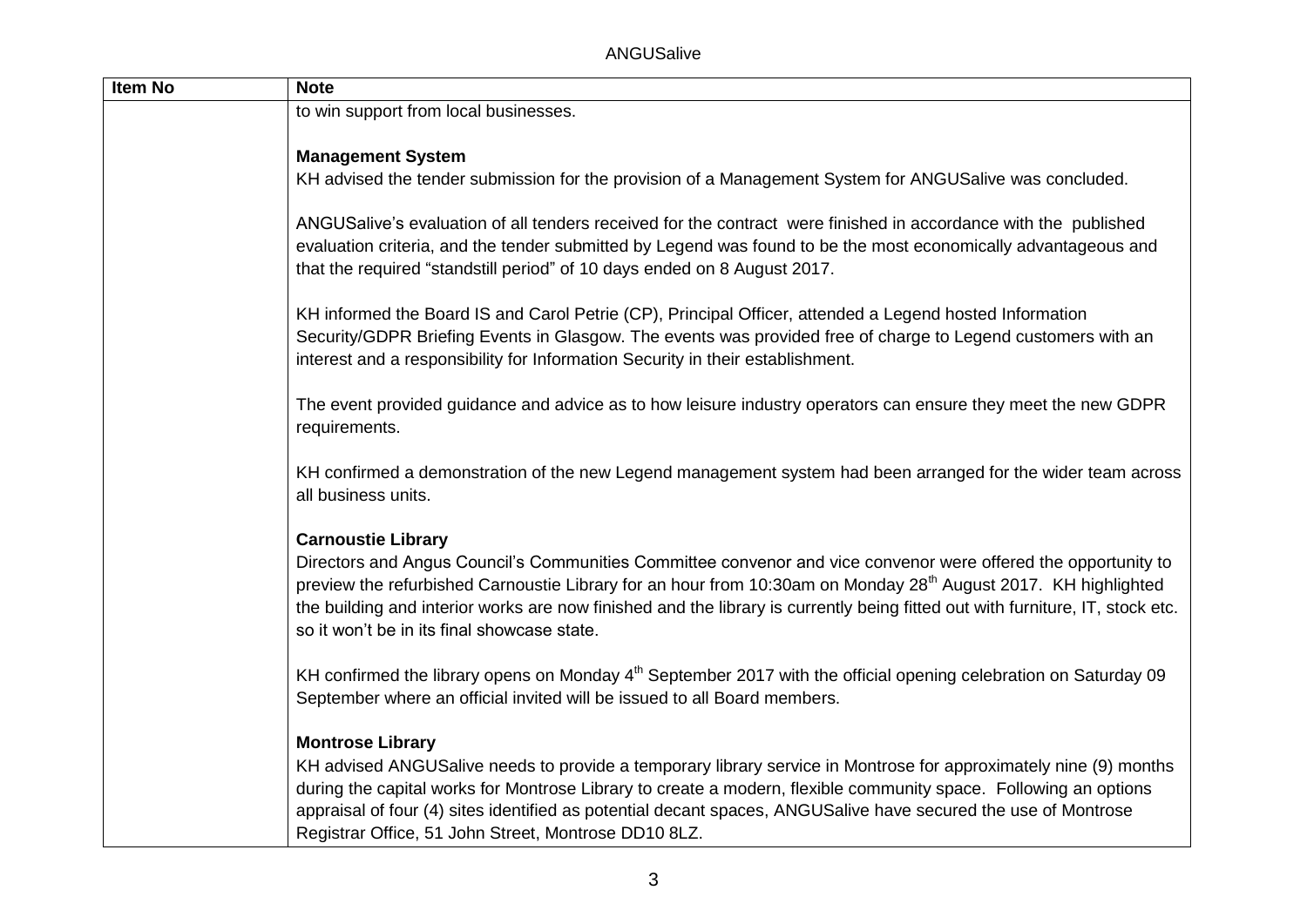| Item No | <b>Note</b>                                                                                                                                                                                                                                                                                                                                                                                                                                                       |
|---------|-------------------------------------------------------------------------------------------------------------------------------------------------------------------------------------------------------------------------------------------------------------------------------------------------------------------------------------------------------------------------------------------------------------------------------------------------------------------|
|         | This site was considered the most suitable after completion of the options appraisal due to it providing best fit for<br>library service provision in terms of the size of space, potential for flexible layout, provision of on-site activity space<br>and learning centre, location within the town, and low requirement for enabling works. An additional benefit of this<br>site is the comparatively low impact on current users and occupiers of the space. |
|         | Preparation works have begun immediately to ensure continuity of library provision for ANGUSalive customers within<br>Montrose Registrar Office from October 2017 until summer 2018.                                                                                                                                                                                                                                                                              |
|         | <b>Organisational Review</b><br>KH advised four (4) information gathering workshops took place at the Reid Hall in Forfar where over 100 employees<br>attended.                                                                                                                                                                                                                                                                                                   |
|         | The initial list of tasks are currently being sent to employees for their role on a phased basis where they have an<br>opportunity to provide feedback.                                                                                                                                                                                                                                                                                                           |
|         | KH highlighted this information is helping to inform the first phase review teams which are currently being identified.<br>It is anticipated the work of these review teams will commence by the middle of September.                                                                                                                                                                                                                                             |
|         | KH advised the target date for completion is likely to extend past November 2017. Further information will be<br>provided to the Board at the Development Session to be held on 21 September 2017.                                                                                                                                                                                                                                                                |
|         | <b>Employee Forum</b><br>The first meeting of the Employee Forum is scheduled for Friday 1 September 2017.                                                                                                                                                                                                                                                                                                                                                        |
|         | During this first meeting the group will consider the purpose of the forum, how it will run and the roles/responsibilities<br>of the representatives. Terms of Reference have been drafted for discussion and agreement at the meeting.<br>To assist facilitate the initial meeting Fiona Dakers, Colin Knight and lain Stevens from the senior management team<br>will be in attendance.                                                                         |
|         | <b>Barclay Report</b><br>KH highlighted a report has been submitted to the Scottish Government on non-domestic rates. The Barclay Report<br>contained recommendations which includes facilities that are part of an Arms Length External Organisation (ALEO)                                                                                                                                                                                                      |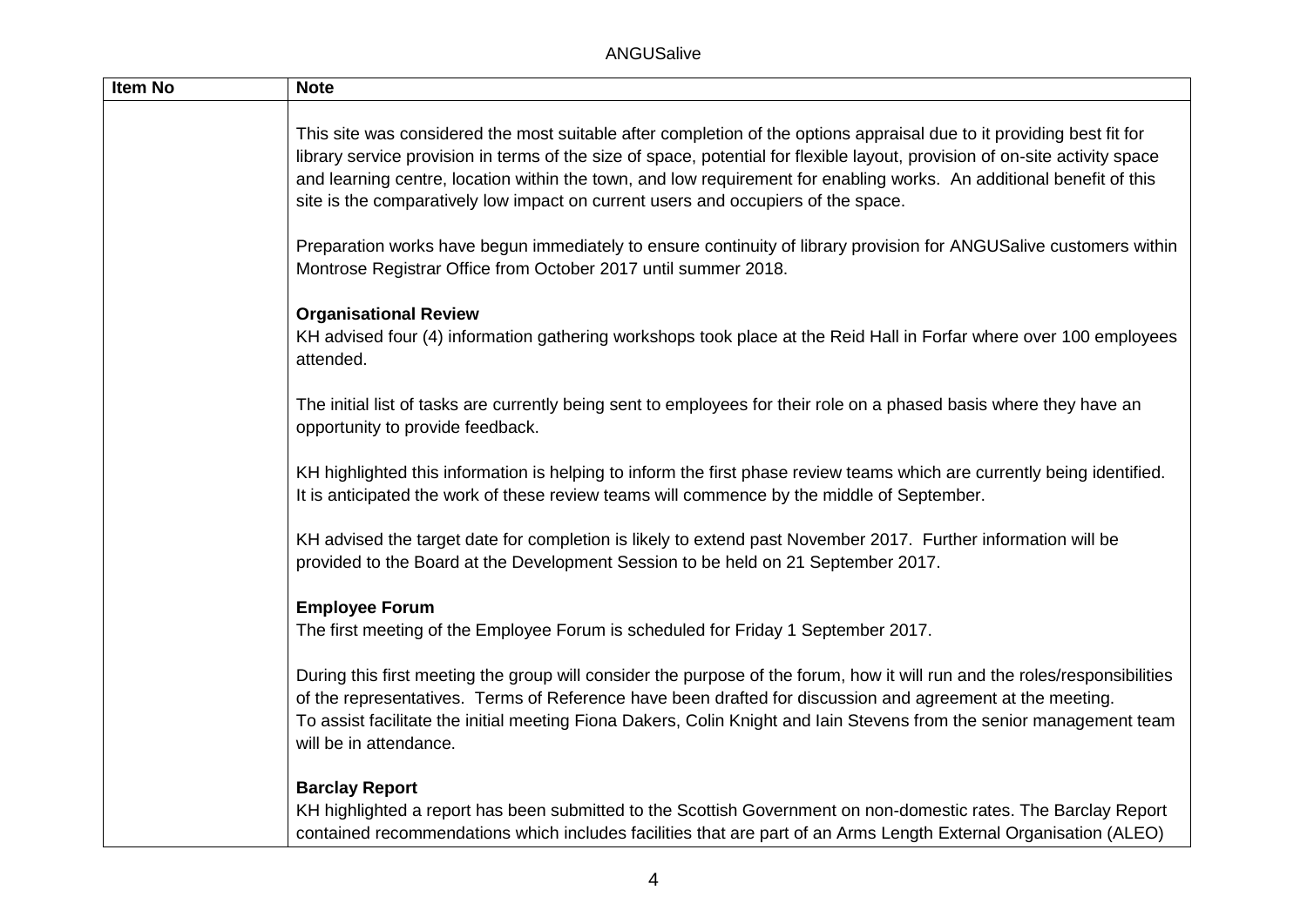ANGUSalive

| Item No | <b>Note</b>                                                                                                                                                                                                                                                                                                                                                                       |
|---------|-----------------------------------------------------------------------------------------------------------------------------------------------------------------------------------------------------------------------------------------------------------------------------------------------------------------------------------------------------------------------------------|
|         | should be paying into the rates system.                                                                                                                                                                                                                                                                                                                                           |
|         | ANGUSalive, other trusts across Scotland and SPORTA (the national association of leisure and cultural trusts) are<br>monitoring the situation and we will keep the ANGUSalive Board of Directors informed of any developments.<br>KH further highlighted the Scottish Government are to still to consider the content of the report.                                              |
|         | <b>Funding Applications</b><br><b>Mobile Vans</b><br>ANGUSalive have submitted an application to the Rural Leader Fund. The project will commence if the LEADER bid<br>is successful with the project beginning late 2017 and concluding 2018.                                                                                                                                    |
|         | An enhanced Mobile Library service will provide a high quality service to rural communities helping to reduce social<br>and rural inequalities amongst all target groups.                                                                                                                                                                                                         |
|         | <b>Signal Tower Museum</b><br>An "Expression of Interest" has been submitted to Fisheries Leader Fund. The project will allow ANGUSalive to open<br>the tower to allow people to view the lighthouse with addition of new telescope.                                                                                                                                              |
|         | <b>Christmas Opening and Public Holiday</b><br>KH advised previously recommendations for Christmas and New Year Opening hours and Public Holidays had been<br>presented to the Board for approval. As these reports are considered operational matters KH requested agreement<br>from the Board that consideration and approval was not required unless there was a major change. |
|         | The Board unanimously agreed.                                                                                                                                                                                                                                                                                                                                                     |
|         | <b>SPORTA</b><br>KH confirmed the Sporta Scotland Executive Meeting and the Sporta Scotland Network Meeting will be held at Forfar<br>Community Campus on Tuesday 29 August and Wednesday 30 August 2017.                                                                                                                                                                         |
|         | <b>Pay and Grading Review</b><br>ANGUSalive and Angus Council are in talks regarding the relationship between the pay and grading structure of both                                                                                                                                                                                                                               |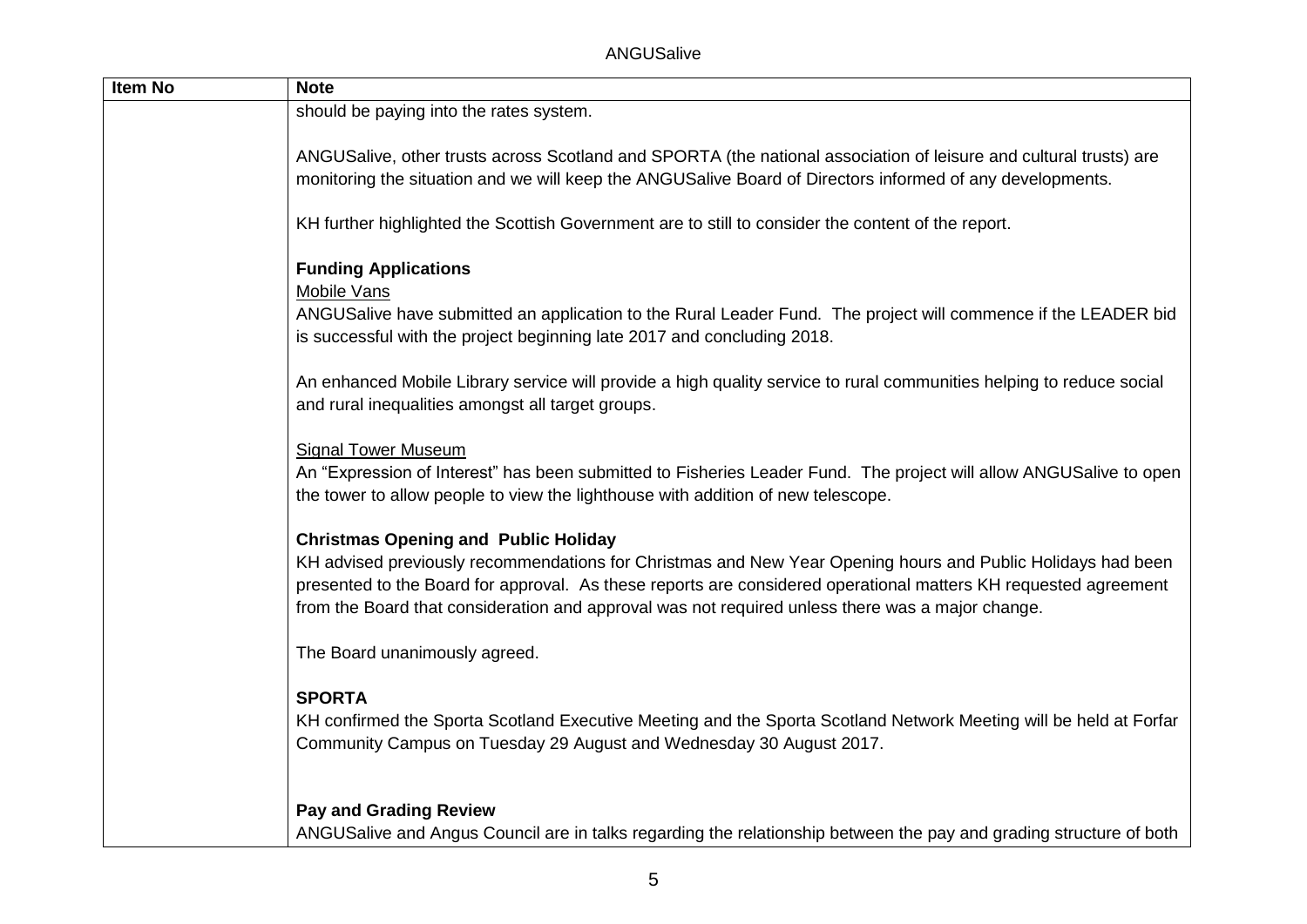ANGUSalive

| <b>Item No</b> | <b>Note</b>                                                                                                                                                                                                                                                                                                                                                                                                                                                                  |
|----------------|------------------------------------------------------------------------------------------------------------------------------------------------------------------------------------------------------------------------------------------------------------------------------------------------------------------------------------------------------------------------------------------------------------------------------------------------------------------------------|
|                | organisations.                                                                                                                                                                                                                                                                                                                                                                                                                                                               |
|                | KH advised there is a need to confirm if the pay & grading structures need to be the same or if they can be different<br>and the legal status of the Trust seems to be the determining factor.                                                                                                                                                                                                                                                                               |
|                | ANGUSalive is not currently included in the scope of the Council's pay & grading review and the Trust may wish to<br>take a different approach depending on whether this is possible. KH highlighted even if ANGUSalive were included in<br>Angus Council's review there may still be specific operational requirements and/or labour market considerations<br>which require some different pay & grading and/or T&Cs arrangements since these can be objectively justified. |
|                | <b>Members Induction</b><br>As part of the Elected member induction programme an ANGUSalive overview session was held at Webster<br>Memorial Theatre on Thursday 18 May 2017. KH advised ANGUSalive are now offering a further opportunity to<br>participate in the session as only 14 councillors were able to attend. This will be held in the Reid Hall on Thursday<br>07 September 2017 starting at 9.30am.                                                              |
| 6.             | <b>Branding Update</b>                                                                                                                                                                                                                                                                                                                                                                                                                                                       |
|                | ANGUSalive Branding video will now be presented at the October meeting.                                                                                                                                                                                                                                                                                                                                                                                                      |
| 7.             | 38_17_Finance Update                                                                                                                                                                                                                                                                                                                                                                                                                                                         |
|                |                                                                                                                                                                                                                                                                                                                                                                                                                                                                              |
|                | KL confirmed the ANGUSalive VAT return for quarter 1 of 2017/18 was submitted by its due date of 7 August 2017<br>and highlighted part of each VAT return process involves assessing ANGUSalive's partial exemption position,<br>whereby a portion of the VAT incurred through spend on purchases and services cannot be recovered from HMRC.                                                                                                                                |
|                | KL advised irrecoverable VAT has for now been projected as on budget. This is considered to be a prudent approach<br>at this stage in the year.                                                                                                                                                                                                                                                                                                                              |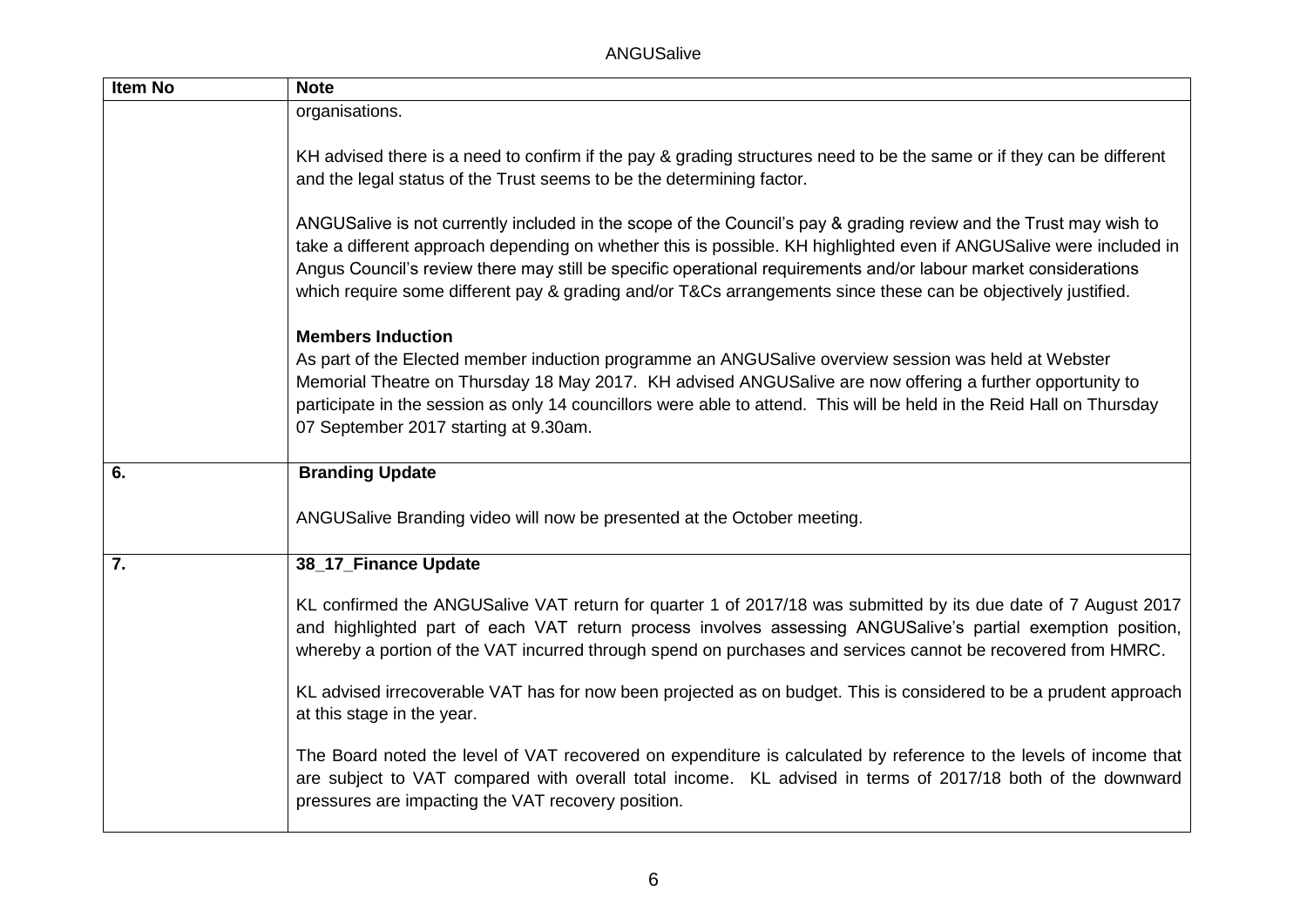ANGUSalive

| <b>Item No</b> | <b>Note</b>                                                                                                                                                                                                                                                                  |
|----------------|------------------------------------------------------------------------------------------------------------------------------------------------------------------------------------------------------------------------------------------------------------------------------|
|                | KF requested a report on the impact is brought to Board on 18 October 2017.                                                                                                                                                                                                  |
|                | KL advised auditors were on site week beginning 14 August 2017 to start the audit of ANGUSalive's accounts and<br>provided a verbal update on the summary letter submitted to the Chief Executive of where the audit sits at present<br>and outlines the outstanding issues. |
|                | KL advised following discussion with Angus Council, it was agreed the budget for the Service Level Agreement with<br>the Angus Council's IT service should be transferred back to Angus Council as this is part of the support service<br>arrangements.                      |
|                | Significant work between ANGUSalive senior managers and Angus Council Finance support to review existing<br>budgets in light of the management fee level and the 2016/17 actual income and expenditure levels has now<br>concluded.                                          |
| 8.             | 39_17_ Internal Audit Annual Plan Progress Report                                                                                                                                                                                                                            |
|                | The Board noted the progress in the completion of the ANGUSalive annual internal audit plan for 2017/18 and noted<br>the changes to the planned date when the summary of the audit report findings will be reported.                                                         |
|                | The Board agreed the revision of the dates for completion of outstanding level 1 actions.                                                                                                                                                                                    |
|                | The Board also considered the findings on Phase 1 of the GDPR audit.                                                                                                                                                                                                         |
| 9.             | 40_17_AA17-03 - Post Implementation Review                                                                                                                                                                                                                                   |
|                | The Board noted the post implementation assignment brief.                                                                                                                                                                                                                    |
| 10.            | 41_17_Corporate Risk Register                                                                                                                                                                                                                                                |
|                | The Board reviewed the most significant risks facing the organisation contained in the corporate risk register and<br>considered the adequacy of risk controls and risk appetite.                                                                                            |
|                | The Board further noted reports will now be submitted on a quarterly basis and will include the corporate risk register<br>and business unit risk registers.                                                                                                                 |
|                | IS advised actions to manage the risks have been progressed since the submission of the corporate risk register to                                                                                                                                                           |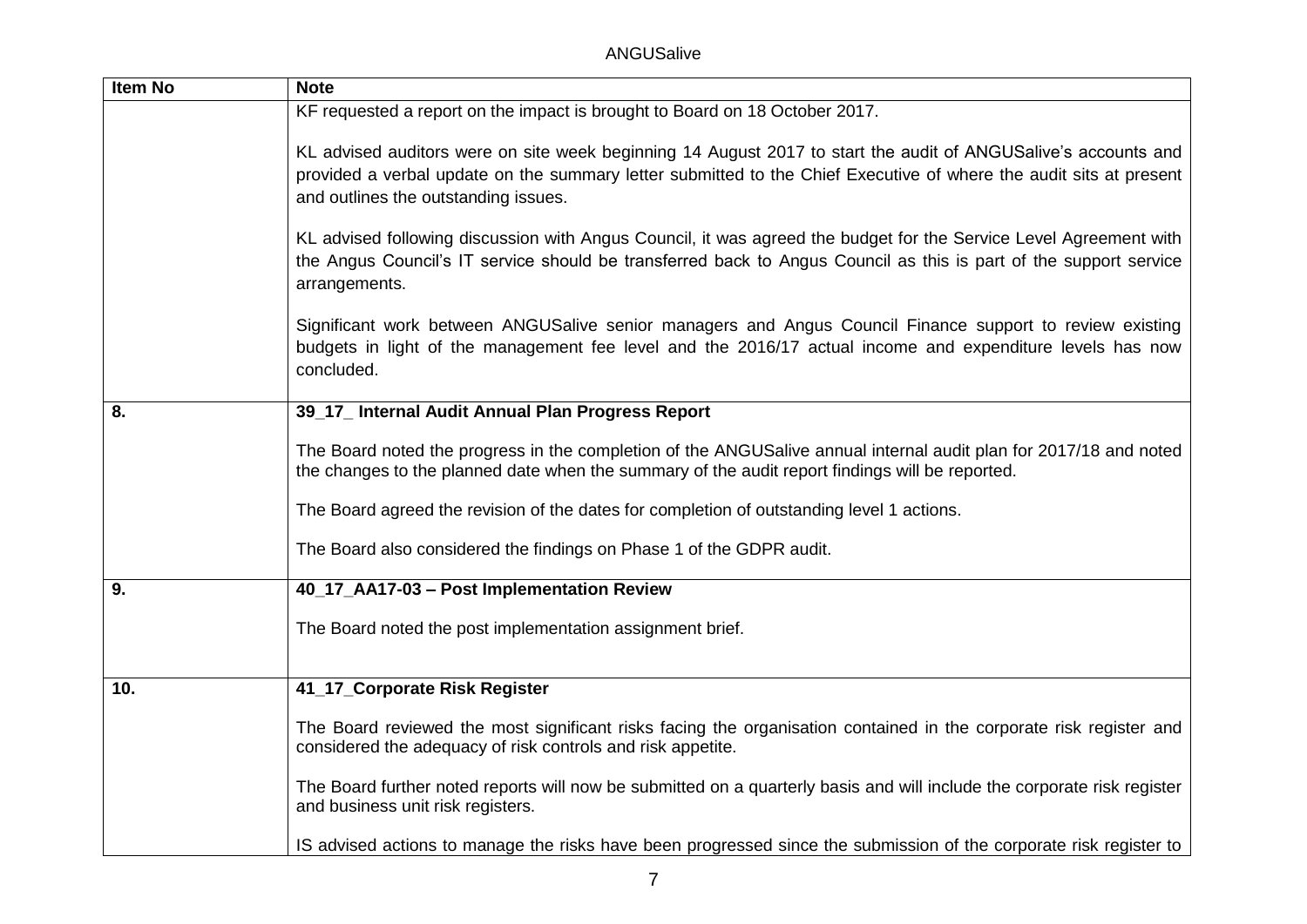| Item No | <b>Note</b>                                                                                                                                                                                                                                                                                                                                        |
|---------|----------------------------------------------------------------------------------------------------------------------------------------------------------------------------------------------------------------------------------------------------------------------------------------------------------------------------------------------------|
|         | Board in September 2016 and as with other quarterly updates, the next report will be submitted to the Board on 14<br>December 2017 and will also include business unit risk registers.                                                                                                                                                             |
|         | IS to ensure the issues raised in the Barclay Report are added to the Corporate Risk register.                                                                                                                                                                                                                                                     |
| 11.     | 42_17_Compliments & Complaints                                                                                                                                                                                                                                                                                                                     |
|         |                                                                                                                                                                                                                                                                                                                                                    |
|         | The Board considered the performance information in relation to customer compliments and complaints contained<br>within the report.                                                                                                                                                                                                                |
|         |                                                                                                                                                                                                                                                                                                                                                    |
| 12.     | 43_17_Sickness Absence                                                                                                                                                                                                                                                                                                                             |
|         | The Board noted the performance information in relation to customer compliments and complaints contained within<br>the report.                                                                                                                                                                                                                     |
|         | Report to be re-issued due to duplicate 2016/17 information.                                                                                                                                                                                                                                                                                       |
|         |                                                                                                                                                                                                                                                                                                                                                    |
|         |                                                                                                                                                                                                                                                                                                                                                    |
| 13.     | 44_17_Safety, Health & Wellbeing                                                                                                                                                                                                                                                                                                                   |
|         | The Board noted the performance information in relation to customer compliments and complaints contained within<br>the report.                                                                                                                                                                                                                     |
| 14.     | 45_17_Amendment to Libraries, Customer & Culture Charges                                                                                                                                                                                                                                                                                           |
|         |                                                                                                                                                                                                                                                                                                                                                    |
|         | FD advised processing of requests for provision of images and reproduction rights throughout Q1 highlighted areas<br>for clarification and the need for further review of the new charges to ensure a consistent and fair approach to<br>implementation that balances enabling external use of collection images with the need to generate income. |
|         | The Board considered and approved the proposed amended collection charges within the Libraries, Customer &<br>Culture business unit.                                                                                                                                                                                                               |
| 15.     | 46_17_Accreditation Scheme for Museums and Galleries in the United Kingdom                                                                                                                                                                                                                                                                         |
|         |                                                                                                                                                                                                                                                                                                                                                    |
|         | FD advised ANGUSalive Collections Officer, Dr John Johnston, submitted the required accreditation return for all six<br>(6) ANGUSalive accredited museums to Museums Galleries Scotland on 30 December 2016.                                                                                                                                       |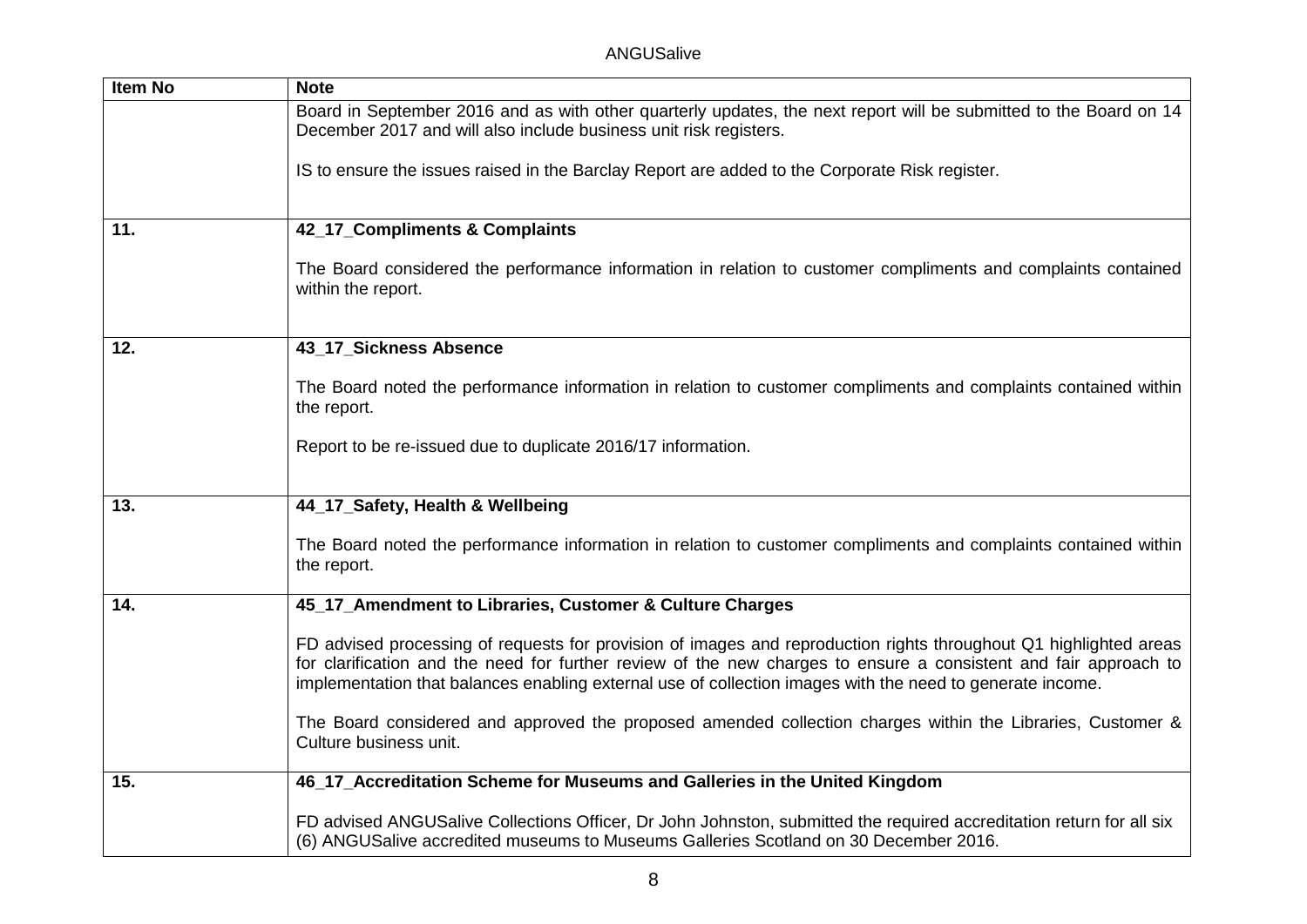| Item No | <b>Note</b>                                                                                                                                                                                                                                                                                                                                                                                                                         |
|---------|-------------------------------------------------------------------------------------------------------------------------------------------------------------------------------------------------------------------------------------------------------------------------------------------------------------------------------------------------------------------------------------------------------------------------------------|
|         | On 26 May 2017, Museums Galleries Scotland's Quality Assurance Manager progressing our assessment requested<br>supplementary organisational information which we have now supplied.                                                                                                                                                                                                                                                 |
|         | The Quality Assurance Manager also advised of required amendments to the ANGUSalive Museums & Galleries<br>Collections Development Policy in order to be fully compliant. This included completion of the new template provided<br>by Museums Galleries Scotland to ensure their up-to-date clauses and references to current practice were reflected<br>in the Policy.                                                             |
|         | The Board noted the progress towards achieving continuing accreditation for ANGUSalive museums and<br>the Museum Association Code of Ethics referenced in the ANGUSalive Museums & Galleries Collections<br>Development Policy.                                                                                                                                                                                                     |
|         | The Board furthermore approved the content of the amended ANGUSalive Museums & Galleries Collections<br><b>Development Policy</b>                                                                                                                                                                                                                                                                                                   |
| 16.     | 47_17_Renewal & Repair Fund                                                                                                                                                                                                                                                                                                                                                                                                         |
|         | CK advised a large proportion of the proposed expenditure will be used to purchase essential fitness suite equipment<br>for Montrose Sports Centre. This was carried forward to 2017/18 following the decision to prioritise installation of new<br>fitness equipment at Forfar Community Campus when it opened in 2016/17, with previous equipment from Lochside<br>Leisure Centre, Forfar transferring to Montrose Sports Centre. |
|         | The Board considered and approved the proposal for the Recreation Renewal and Repair (R&R) Fund spend in<br>2017/18.                                                                                                                                                                                                                                                                                                                |
| 17.     | 48_17_ Montrose Basin - Local Nature Reserve                                                                                                                                                                                                                                                                                                                                                                                        |
|         | The Board approved discussions with Angus Council to seek clarity on the legal requirements regarding Montrose<br>Basin Local Nature Reserve and the request to return to the Board with a proposal on the extent of ANGUSalive's<br>involvement in the Wildlife Reserve Management Plan.                                                                                                                                           |
| 18.     | <b>ANGUSalive Policy and Document Conversion</b>                                                                                                                                                                                                                                                                                                                                                                                    |
|         | The following policies were approved by the Board.                                                                                                                                                                                                                                                                                                                                                                                  |
|         | Early Retiral and Voluntary Redundancy Scheme                                                                                                                                                                                                                                                                                                                                                                                       |
|         | Period of Notice                                                                                                                                                                                                                                                                                                                                                                                                                    |
|         | Filming                                                                                                                                                                                                                                                                                                                                                                                                                             |
|         |                                                                                                                                                                                                                                                                                                                                                                                                                                     |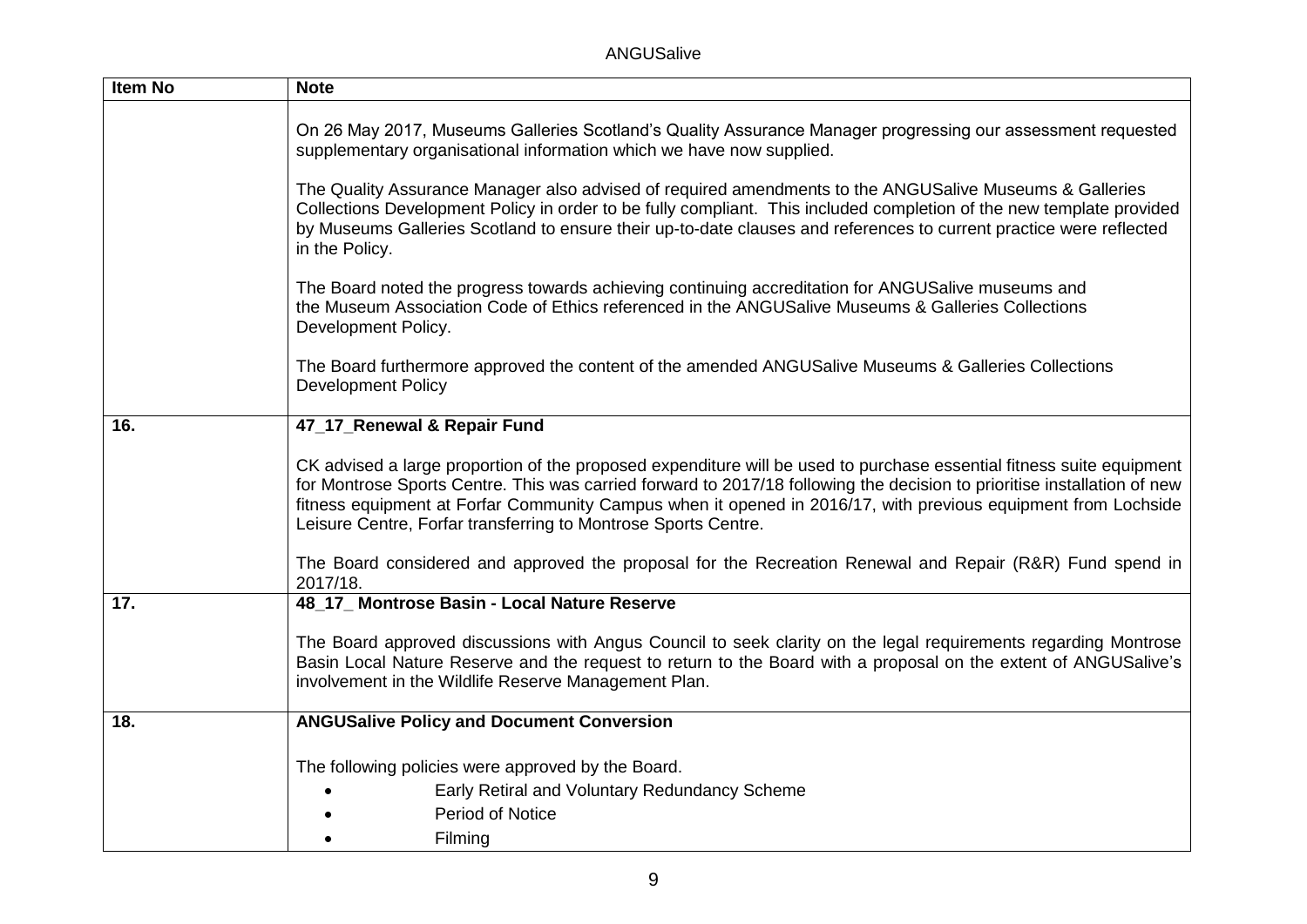ANGUSalive

| <b>Item No</b> | <b>Note</b>                                                                                                                                                                                                                                                                                                                                                                                                                                                                                                                                                                                                                                                                                                                                                                                                                                                                                                                                         |
|----------------|-----------------------------------------------------------------------------------------------------------------------------------------------------------------------------------------------------------------------------------------------------------------------------------------------------------------------------------------------------------------------------------------------------------------------------------------------------------------------------------------------------------------------------------------------------------------------------------------------------------------------------------------------------------------------------------------------------------------------------------------------------------------------------------------------------------------------------------------------------------------------------------------------------------------------------------------------------|
|                | Probationary Period - not approved, changes required                                                                                                                                                                                                                                                                                                                                                                                                                                                                                                                                                                                                                                                                                                                                                                                                                                                                                                |
|                | Photography                                                                                                                                                                                                                                                                                                                                                                                                                                                                                                                                                                                                                                                                                                                                                                                                                                                                                                                                         |
|                | The following policies were noted by the Board.                                                                                                                                                                                                                                                                                                                                                                                                                                                                                                                                                                                                                                                                                                                                                                                                                                                                                                     |
|                | <b>Fixed term and Temporary Employees</b>                                                                                                                                                                                                                                                                                                                                                                                                                                                                                                                                                                                                                                                                                                                                                                                                                                                                                                           |
|                | <b>Guaranteed Job Interview Scheme</b>                                                                                                                                                                                                                                                                                                                                                                                                                                                                                                                                                                                                                                                                                                                                                                                                                                                                                                              |
|                | Leave of Absence                                                                                                                                                                                                                                                                                                                                                                                                                                                                                                                                                                                                                                                                                                                                                                                                                                                                                                                                    |
|                | <b>Other Paid Employment</b>                                                                                                                                                                                                                                                                                                                                                                                                                                                                                                                                                                                                                                                                                                                                                                                                                                                                                                                        |
|                | <b>Parental Leave</b>                                                                                                                                                                                                                                                                                                                                                                                                                                                                                                                                                                                                                                                                                                                                                                                                                                                                                                                               |
|                | <b>Adoption Policy</b>                                                                                                                                                                                                                                                                                                                                                                                                                                                                                                                                                                                                                                                                                                                                                                                                                                                                                                                              |
| 19.            | Any other competent business                                                                                                                                                                                                                                                                                                                                                                                                                                                                                                                                                                                                                                                                                                                                                                                                                                                                                                                        |
|                | <b>Board of Directors Meeting Schedule 2018</b><br>KH requested the Board consider the 2018 schedule at the Development session to allow LH to issue<br>meeting requests as soon as possible.<br>Declarations of interest: Renewals and New Board Members<br>KF requested all Board members complete the declaration of interest form and return to LH as soon as<br>possible. This process is to be completed on a 6 monthly basis.<br><b>Carnoustie Library opening day.</b><br>Date for diary - Saturday 09 September 2017<br>Leadership Update - Thursday 19 October 2017<br>KF confirmed his attendance at the new Leadership update.<br>ANGUSalive Sports Awards Panel Member - Tuesday 16 January 2018<br>KF confirmed HW would represent the ANGUSalive Board as a panel member.<br><b>Director Sharepoint</b><br>SH requested a review is carried out the current process for issuing agenda and reports to Directors. IS<br>to follow up. |